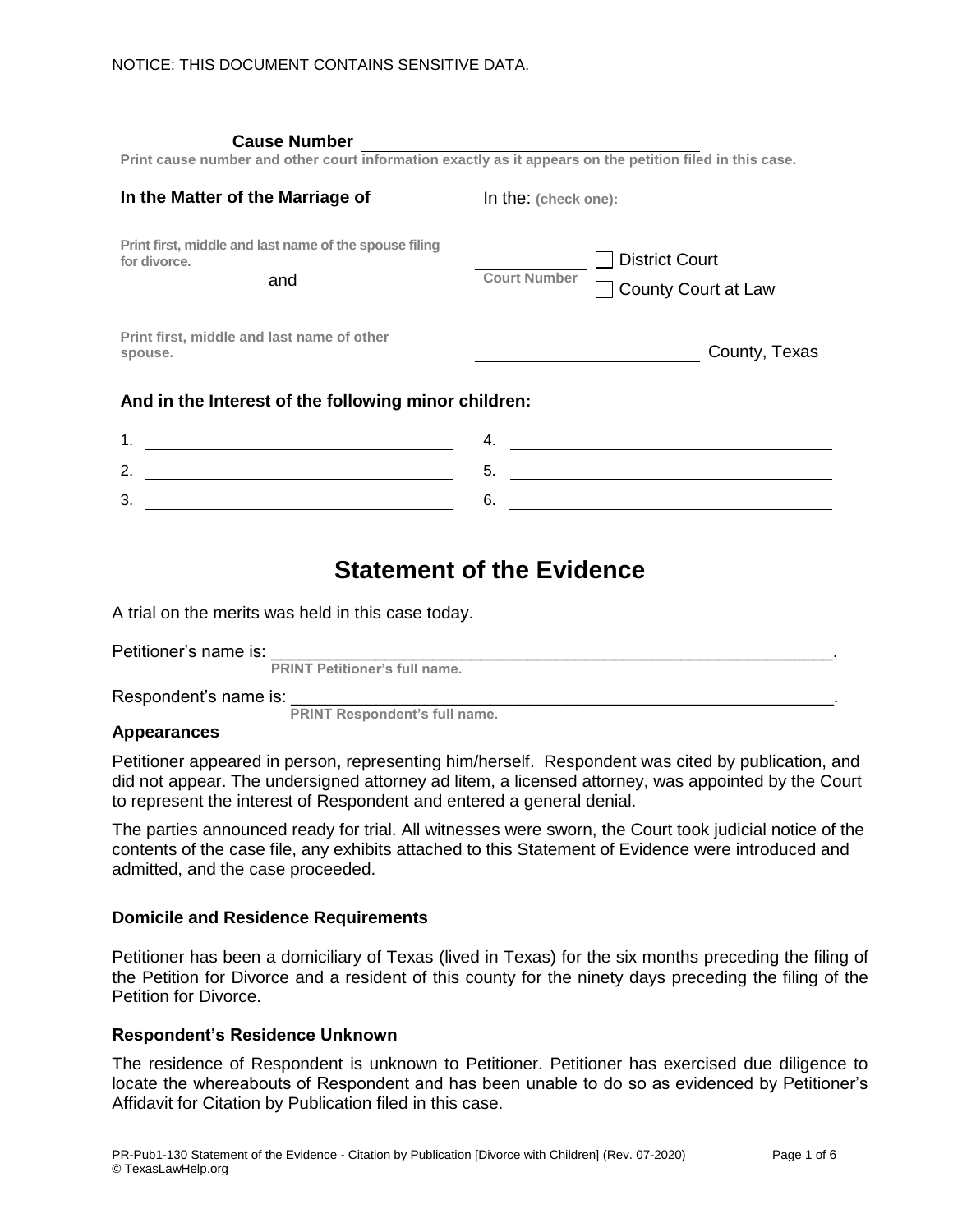### **Service of Citation**

Respondent was served with citation by publication by the sheriff or constable of this county or the clerk of this Court by having the citation published on (date):

The citation was returned to the Court on (date): **The citation was returned to the Court on (date):** The citation was published in \_\_\_\_\_\_\_\_\_\_\_\_\_\_\_\_\_\_\_\_\_\_\_\_\_\_\_\_\_\_\_\_\_\_\_\_\_\_\_\_\_\_\_\_\_\_\_\_\_\_\_\_. **Name of Newspaper** The citation was published on the state public information website on \_\_\_\_\_\_\_\_\_\_\_\_\_\_\_\_\_\_\_\_\_(date). **Long Arm Jurisdiction**  The Court may exercise personal jurisdiction over the Respondent because: **(Check all applicable boxes below.)**  $\Box$  Texas is the last marital residence of Petitioner and Respondent, and this suit was filed before the second anniversary of the date on which marital residence ended.  $\Box$  There is another basis consistent with the constitutions of this state and the United States for the exercise of personal jurisdiction: \_\_\_\_\_\_\_\_\_\_\_\_\_\_\_\_\_\_\_\_\_\_\_\_\_\_\_\_\_\_\_\_\_\_\_\_\_\_\_\_\_\_\_\_\_ \_\_\_\_\_\_\_\_\_\_\_\_\_\_\_\_\_\_\_\_\_\_\_\_\_\_\_\_\_\_\_\_\_\_\_\_\_\_\_\_\_\_\_\_\_\_\_\_\_\_\_\_\_\_\_\_\_\_\_\_\_\_\_\_\_\_\_\_\_\_\_\_\_ The Court may exercise personal jurisdiction over the Respondent in the suit affecting the parent child relationship because: **(Check all applicable boxes below.)**  $\Box$  Texas is the last marital residence of Petitioner and Respondent, and this suit was filed before the second anniversary of the date on which marital residence ended.  $\Box$  The children live in Texas because of Respondent's actions.  $\Box$  Respondent has lived in Texas with the children.  $\Box$  Respondent has lived in Texas and provided prenatal expenses or support for the children.  $\Box$  Respondent had sexual intercourse in Texas, and the children may have been conceived by that act of intercourse.  $\Box$  The children were born in Texas and Respondent registered with the paternity registry maintained by the bureau of vital statistics or signed an acknowledgment of paternity.  $\Box$  There is another basis consistent with the constitutions of this state and the United States for the exercise of personal jurisdiction: \_\_\_\_\_\_\_\_\_\_\_\_\_\_\_\_\_\_\_\_\_\_\_\_\_\_\_\_\_\_\_\_\_\_\_\_\_\_\_\_\_\_\_\_\_ \_\_\_\_\_\_\_\_\_\_\_\_\_\_\_\_\_\_\_\_\_\_\_\_\_\_\_\_\_\_\_\_\_\_\_\_\_\_\_\_\_\_\_\_\_\_\_\_\_\_\_\_\_\_\_\_\_\_\_\_\_\_\_\_\_\_\_\_\_\_\_\_\_

# **Marriage and Separation**

and separated on or about (date): **with any separated** on or about (date):

The parties were married on or about (date): **we can also well as a set of the parties**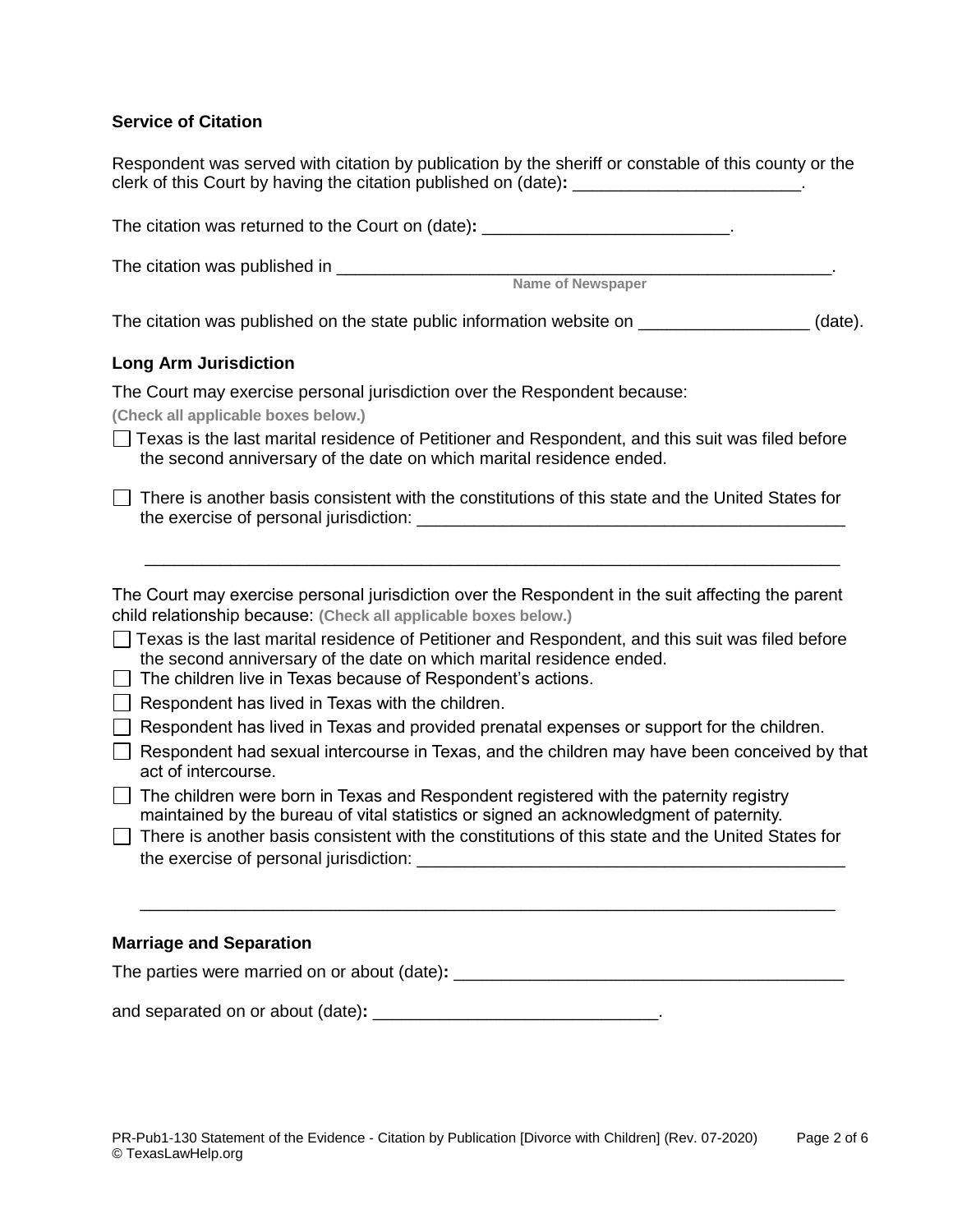#### **Grounds for Divorce**

The marriage has become insupportable because of discord or conflict of personalities between Petitioner and Respondent that destroys the legitimate ends of the marriage relationship and prevents any reasonable expectation of reconciliation.

#### **Property of the Parties**

A list of the parties' community property and debts was admitted into evidence as Exhibit A. Petitioner testified that the proposed division of the community estate set out in the Final Decree of Divorce is a just and right division.

#### **Separate Property of the Parties**

Petitioner testified that the property listed as Petitioner's separate property in the Final Decree of Divorce is Petitioner's separate property under the laws of Texas. Petitioner testified that the property listed as Respondent's separate property in the Final Decree of Divorce is Respondent's separate property under the laws of Texas.

#### **Children of the Parties**

Petitioner and Respondent have \_\_\_\_\_\_\_\_ children who are under 18 or still in high school.

The children are not under the continuing jurisdiction of any other court.

Petitioner testified that the proposed conservatorship, possession and access, and support orders set out in the proposed Decree of Divorce are in the children's best interest.

### **Pregnancy**

Neither spouse is pregnant.

#### **Other children born during the marriage**

**(Check applicable box below.)**

 $\Box$  No wife in this marriage had children with anyone else during the marriage.

 $\Box$  No wife in this marriage had children with someone else during the marriage. Paternity of those children has been established by court order or properly filed acknowledgment and denial of paternity. A copy of that court order or properly filed acknowledgment and denial of paternity is attached to the Decree of Divorce.

#### **Change of Name**

**(Check applicable box below.)**

Petitioner did not request a name change.

Petitioner's name should be changed to: \_\_\_\_\_\_\_\_\_\_\_\_\_\_\_\_\_\_\_\_\_\_\_\_\_\_\_\_\_\_\_\_\_\_\_\_\_\_\_\_\_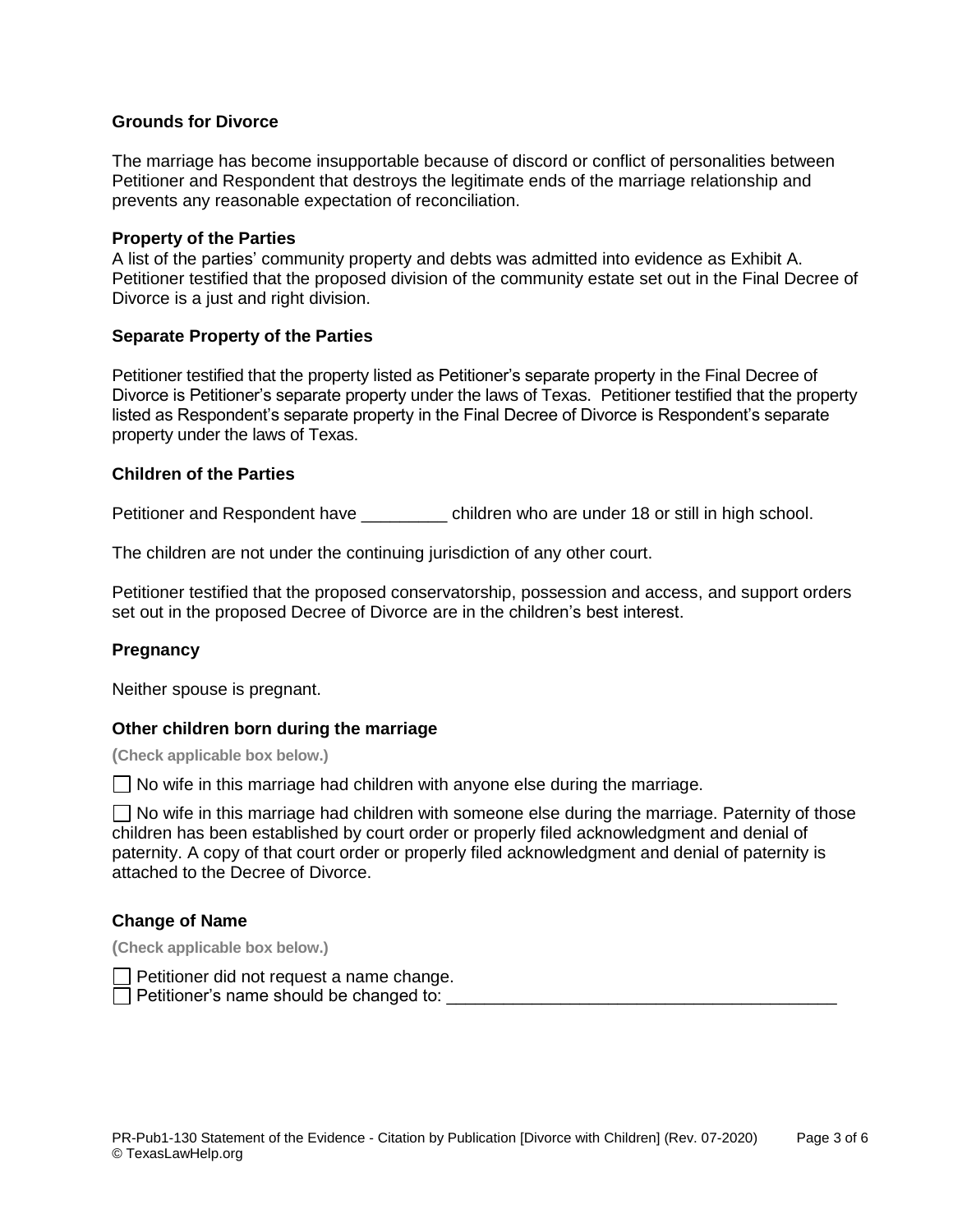APPROVED on \_\_\_\_\_\_\_\_\_\_\_\_\_\_\_\_\_\_\_\_\_\_\_\_\_\_\_\_\_\_.

JUDGE PRESIDING

\_\_\_\_\_\_\_\_\_\_\_\_\_\_\_\_\_\_\_\_\_\_\_\_\_\_\_\_\_\_\_\_\_\_

I have read the foregoing and agree that it accurately represents the evidence introduced at the hearing described above.

| Signature of Attorney Ad Litem |
|--------------------------------|
|                                |
|                                |
|                                |
|                                |
|                                |
|                                |
|                                |

Signature of Petitioner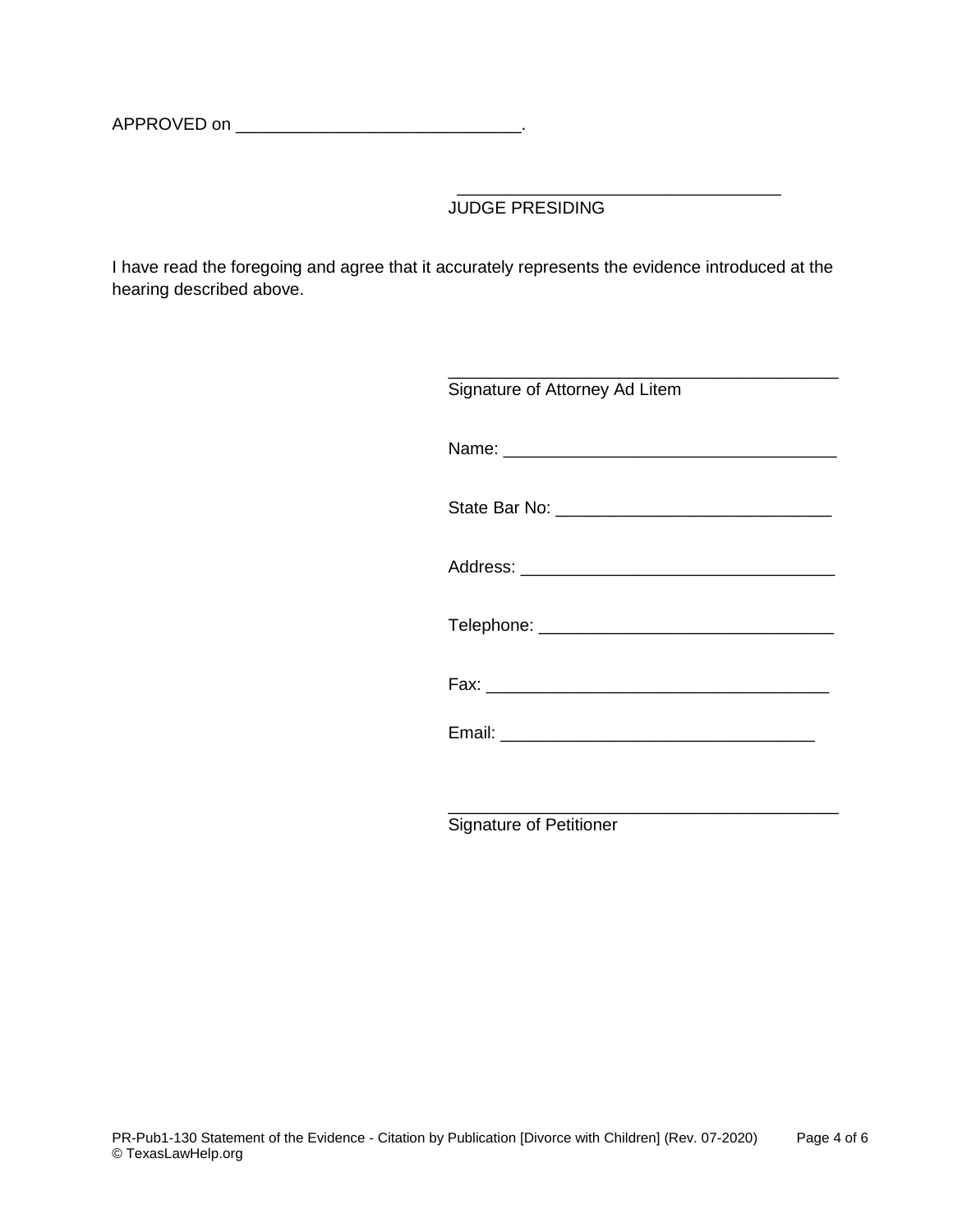# **Exhibit A – Community Property and Debts**

## **Community Property**

**List all property of significant value that you and your spouse own now and acquired during your marriage, such as a house, land, business, vehicles, retirement or other accounts, stocks, bonds, etc. ○ Include property acquired both before and after your separation.**

**○ Do not include property that was given to or inherited by just you or just your spouse.**

**○ Do not include property you or your spouse acquired before your marriage.**

| <b>Property</b>                                                                                                                                                                                                                                                                                                                                                                                                                                                                                                  | <b>Fair Market</b><br>Value | <b>Secured</b>              | Debt To Wife To Husband<br>Balance Net Value Net Value |                                   |
|------------------------------------------------------------------------------------------------------------------------------------------------------------------------------------------------------------------------------------------------------------------------------------------------------------------------------------------------------------------------------------------------------------------------------------------------------------------------------------------------------------------|-----------------------------|-----------------------------|--------------------------------------------------------|-----------------------------------|
| <u> 1980 - Andrea Barbara, poeta espainiar político e a f</u><br>$\mathbf{1}$                                                                                                                                                                                                                                                                                                                                                                                                                                    |                             |                             | $\frac{\$}{\$}$ $\frac{\$}{\$}$ $\frac{\$}{\$}$        | $\frac{\text{I}}{\text{I}}$       |
| $\begin{tabular}{c cccccc} \hline \multicolumn{3}{c }{\textbf{\textcolor{red}{\bf{5}}}} & \multicolumn{3}{c }{\textbf{\textcolor{red}{\bf{5}}}} & \multicolumn{3}{c }{\textbf{\textcolor{red}{\bf{5}}}} & \multicolumn{3}{c }{\textbf{\textcolor{red}{\bf{5}}}} & \multicolumn{3}{c }{\textbf{\textcolor{red}{\bf{5}}}} & \multicolumn{3}{c }{\textbf{\textcolor{red}{\bf{5}}}} & \multicolumn{3}{c }{\textbf{\textcolor{red}{\bf{5}}}} & \multicolumn{3}{c }{\textbf{\textcolor{red}{\bf{5}}$<br>$\overline{2}$ |                             |                             |                                                        |                                   |
| $\frac{\$}{\$}$ $\frac{\$}{\$}$ $\frac{\$}{\$}$ $\frac{\$}{\$}$<br>3                                                                                                                                                                                                                                                                                                                                                                                                                                             |                             |                             |                                                        | \$                                |
| $\begin{array}{ccccccc}\n\text{\textsterling}\xspace & \text{\textsterling}\xspace & \text{\textsterling}\xspace & \text{\textsterling}\xspace & \text{\textsterling}\xspace & \text{\textsterling}\xspace & \text{\textstr\_}\xspace\end{array}$<br>$\overline{4}$                                                                                                                                                                                                                                              |                             |                             |                                                        | $\frac{\mathcal{L}}{\mathcal{L}}$ |
| $\frac{1}{2}$ $\frac{1}{2}$ $\frac{1}{2}$ $\frac{1}{2}$ $\frac{1}{2}$ $\frac{1}{2}$ $\frac{1}{2}$ $\frac{1}{2}$ $\frac{1}{2}$ $\frac{1}{2}$ $\frac{1}{2}$ $\frac{1}{2}$ $\frac{1}{2}$ $\frac{1}{2}$ $\frac{1}{2}$ $\frac{1}{2}$ $\frac{1}{2}$ $\frac{1}{2}$ $\frac{1}{2}$ $\frac{1}{2}$ $\frac{1}{2}$ $\frac{1}{2}$<br>5                                                                                                                                                                                         |                             |                             | <u>and the state</u>                                   | $\frac{\mathcal{L}}{\mathcal{L}}$ |
| $\frac{1}{1}$ $\frac{1}{1}$ $\frac{1}{1}$ $\frac{1}{1}$ $\frac{1}{1}$ $\frac{1}{1}$ $\frac{1}{1}$ $\frac{1}{1}$ $\frac{1}{1}$ $\frac{1}{1}$ $\frac{1}{1}$ $\frac{1}{1}$ $\frac{1}{1}$ $\frac{1}{1}$ $\frac{1}{1}$ $\frac{1}{1}$ $\frac{1}{1}$ $\frac{1}{1}$ $\frac{1}{1}$ $\frac{1}{1}$ $\frac{1}{1}$ $\frac{1}{1}$<br>6                                                                                                                                                                                         |                             |                             |                                                        | $\frac{\text{I}}{\text{I}}$       |
| $\frac{1}{2}$ $\frac{1}{2}$ $\frac{1}{2}$ $\frac{1}{2}$ $\frac{1}{2}$ $\frac{1}{2}$ $\frac{1}{2}$ $\frac{1}{2}$ $\frac{1}{2}$ $\frac{1}{2}$ $\frac{1}{2}$ $\frac{1}{2}$ $\frac{1}{2}$ $\frac{1}{2}$ $\frac{1}{2}$ $\frac{1}{2}$ $\frac{1}{2}$ $\frac{1}{2}$ $\frac{1}{2}$ $\frac{1}{2}$ $\frac{1}{2}$ $\frac{1}{2}$<br>$\overline{7}$                                                                                                                                                                            |                             |                             |                                                        |                                   |
| $\frac{1}{2}$ $\frac{1}{2}$ $\frac{1}{2}$ $\frac{1}{2}$ $\frac{1}{2}$ $\frac{1}{2}$ $\frac{1}{2}$ $\frac{1}{2}$ $\frac{1}{2}$ $\frac{1}{2}$ $\frac{1}{2}$ $\frac{1}{2}$ $\frac{1}{2}$ $\frac{1}{2}$ $\frac{1}{2}$ $\frac{1}{2}$ $\frac{1}{2}$ $\frac{1}{2}$ $\frac{1}{2}$ $\frac{1}{2}$ $\frac{1}{2}$ $\frac{1}{2}$<br>6                                                                                                                                                                                         |                             |                             |                                                        | $\frac{1}{2}$                     |
| $\frac{\text{I}}{\text{I}}$ and $\frac{\text{I}}{\text{I}}$ and $\frac{\text{I}}{\text{I}}$ and $\frac{\text{I}}{\text{I}}$ and $\frac{\text{I}}{\text{I}}$ and $\frac{\text{I}}{\text{I}}$ and $\frac{\text{I}}{\text{I}}$ and $\frac{\text{I}}{\text{I}}$ and $\frac{\text{I}}{\text{I}}$ and $\frac{\text{I}}{\text{I}}$ and $\frac{\text{I}}{\text{I}}$ and $\frac{\text{I}}{\text{I$<br>8                                                                                                                   |                             |                             |                                                        | \$                                |
| $\frac{\text{I}}{\text{I}}$ $\frac{\text{I}}{\text{I}}$ $\frac{\text{I}}{\text{I}}$ $\frac{\text{I}}{\text{I}}$ $\frac{\text{I}}{\text{I}}$ $\frac{\text{I}}{\text{I}}$ $\frac{\text{I}}{\text{I}}$ $\frac{\text{I}}{\text{I}}$ $\frac{\text{I}}{\text{I}}$ $\frac{\text{I}}{\text{I}}$ $\frac{\text{I}}{\text{I}}$ $\frac{\text{I}}{\text{I}}$ $\frac{\text{I}}{\text{I}}$ $\frac{\text{I}}{\text{I}}$ $\frac{\text{I}}{\text{$<br>9                                                                            |                             | $\overline{\phantom{a}}$ \$ |                                                        | \$                                |
| $\sim$ $\sim$ $\sim$ $\sim$ $\sim$<br>10                                                                                                                                                                                                                                                                                                                                                                                                                                                                         |                             |                             | $\sim$                                                 | \$                                |
| TOTAL COMMUNITY PROPERTY \$                                                                                                                                                                                                                                                                                                                                                                                                                                                                                      |                             |                             | $\frac{\text{S}}{\text{S}}$ 5                          | $\frac{\$}{}$                     |